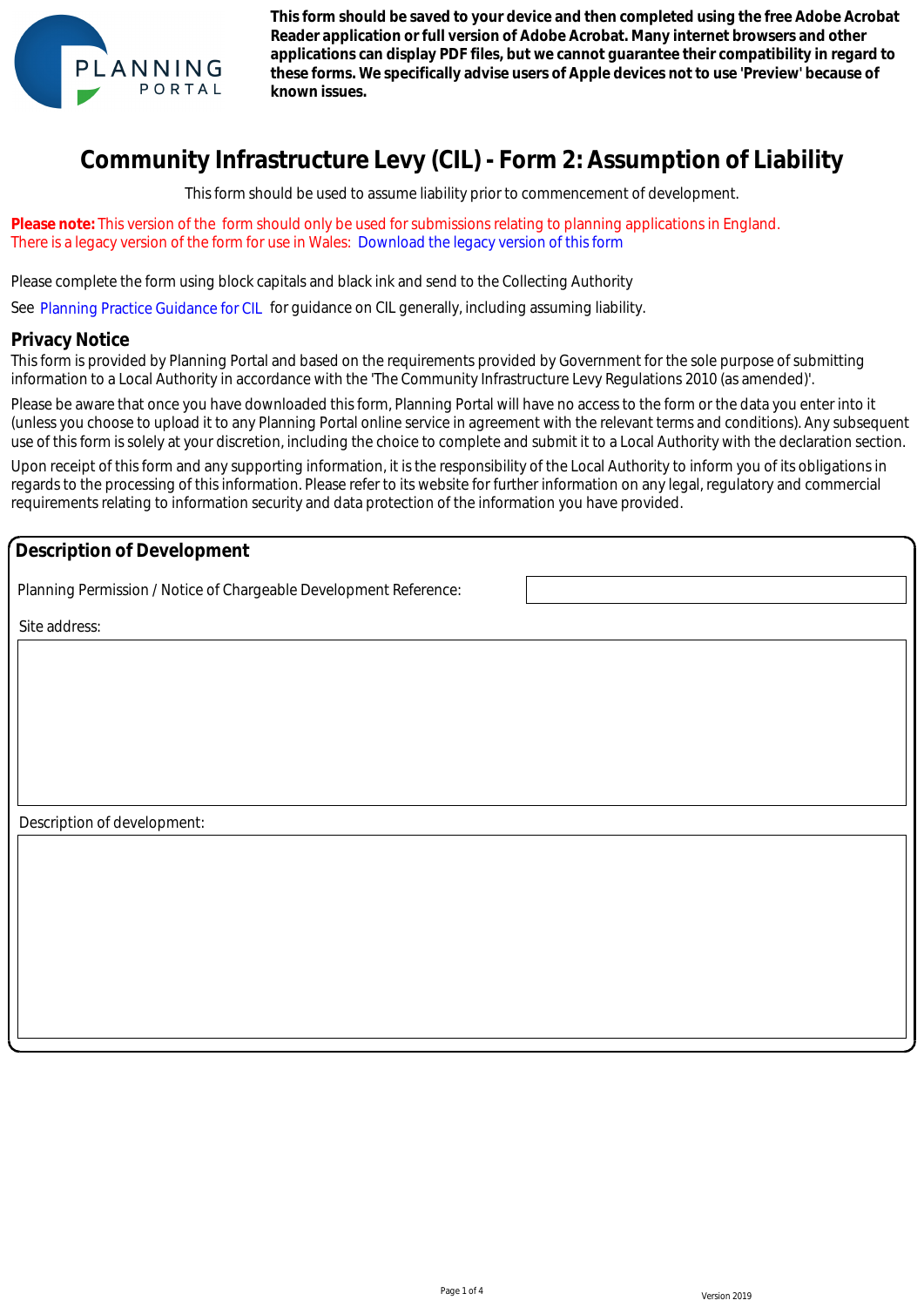## **Section A: Assumption of Liability**

If the liable party is a company, you must fill in the company name

| Party A Assuming Liability<br>Party B Assuming Liability                                                               |                                                                                                                        |  |
|------------------------------------------------------------------------------------------------------------------------|------------------------------------------------------------------------------------------------------------------------|--|
| Title:<br>First name:                                                                                                  | Title:<br>First name:                                                                                                  |  |
| Last name:                                                                                                             | Last name:                                                                                                             |  |
| Company:                                                                                                               | Company:                                                                                                               |  |
| Position:                                                                                                              | Position:                                                                                                              |  |
| Company registration no:<br>(where applicable)                                                                         | Company registration no:<br>(where applicable)                                                                         |  |
| House<br>House<br>Unit:<br>suffix:<br>number:                                                                          | House<br>House<br>Unit:<br>suffix:<br>number:                                                                          |  |
| House<br>name:                                                                                                         | House<br>name:                                                                                                         |  |
| Address 1:                                                                                                             | Address 1:                                                                                                             |  |
| Address 2:                                                                                                             | Address 2:                                                                                                             |  |
| Address 3:                                                                                                             | Address 3:                                                                                                             |  |
| Town:                                                                                                                  | Town:                                                                                                                  |  |
| County:                                                                                                                | County:                                                                                                                |  |
| Country:                                                                                                               | Country:                                                                                                               |  |
| Postcode:                                                                                                              | Postcode:                                                                                                              |  |
| Telephone number (mandatory)<br>Extension<br>Country code:<br>number:<br>National number:<br>Email address (optional): | Telephone number (mandatory)<br>Extension<br>Country code:<br>National number:<br>number:<br>Email address (optional): |  |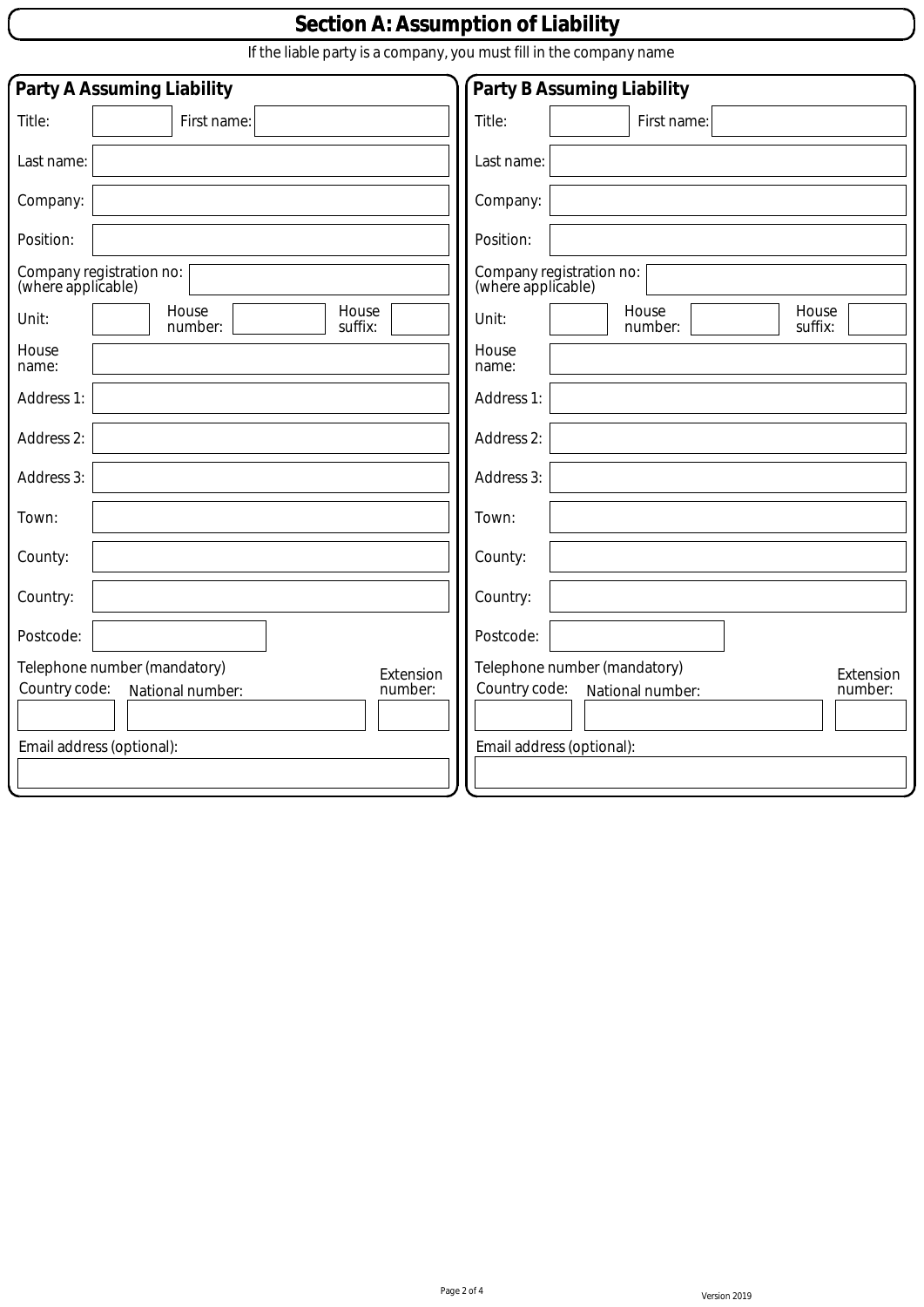| Party C Assuming Liability                                                                                             | Party D Assuming Liability                                                                                             |  |  |
|------------------------------------------------------------------------------------------------------------------------|------------------------------------------------------------------------------------------------------------------------|--|--|
| Title:<br>First name:                                                                                                  | Title:<br>First name:                                                                                                  |  |  |
| Last name:                                                                                                             | Last name:                                                                                                             |  |  |
| Company:                                                                                                               | Company:                                                                                                               |  |  |
| Position:                                                                                                              | Position:                                                                                                              |  |  |
| Company registration no:<br>(where applicable)                                                                         | Company registration no:<br>(where applicable)                                                                         |  |  |
| House<br>House<br>Unit:<br>suffix:<br>number:                                                                          | House<br>House<br>Unit:<br>suffix:<br>number:                                                                          |  |  |
| House<br>name:                                                                                                         | House<br>name:                                                                                                         |  |  |
| Address 1:                                                                                                             | Address 1:                                                                                                             |  |  |
| Address 2:                                                                                                             | Address 2:                                                                                                             |  |  |
| Address 3:                                                                                                             | Address 3:                                                                                                             |  |  |
| Town:                                                                                                                  | Town:                                                                                                                  |  |  |
| County:                                                                                                                | County:                                                                                                                |  |  |
| Country:                                                                                                               | Country:                                                                                                               |  |  |
| Postcode:                                                                                                              | Postcode:                                                                                                              |  |  |
| Telephone number (mandatory)<br>Extension<br>Country code:<br>number:<br>National number:<br>Email address (optional): | Telephone number (mandatory)<br>Extension<br>Country code:<br>number:<br>National number:<br>Email address (optional): |  |  |
|                                                                                                                        |                                                                                                                        |  |  |
| <b>Agent Name and Address</b>                                                                                          | House<br>House<br>Unit:<br>suffix:<br>number:                                                                          |  |  |
| Title:<br>First name:                                                                                                  | House<br>name:                                                                                                         |  |  |
| Last name:                                                                                                             | Address 1:                                                                                                             |  |  |
| Company:                                                                                                               | Address 2:                                                                                                             |  |  |
| Telephone number (mandatory)                                                                                           | Address 3:                                                                                                             |  |  |
| Extension<br>Country code:<br>number:<br>National number:                                                              | Town:                                                                                                                  |  |  |
|                                                                                                                        | County:                                                                                                                |  |  |
| Email address (optional):                                                                                              | Country:                                                                                                               |  |  |
|                                                                                                                        | Postcode:                                                                                                              |  |  |

 $\overline{\mathcal{L}}$ 

 $\overline{\mathcal{L}}$